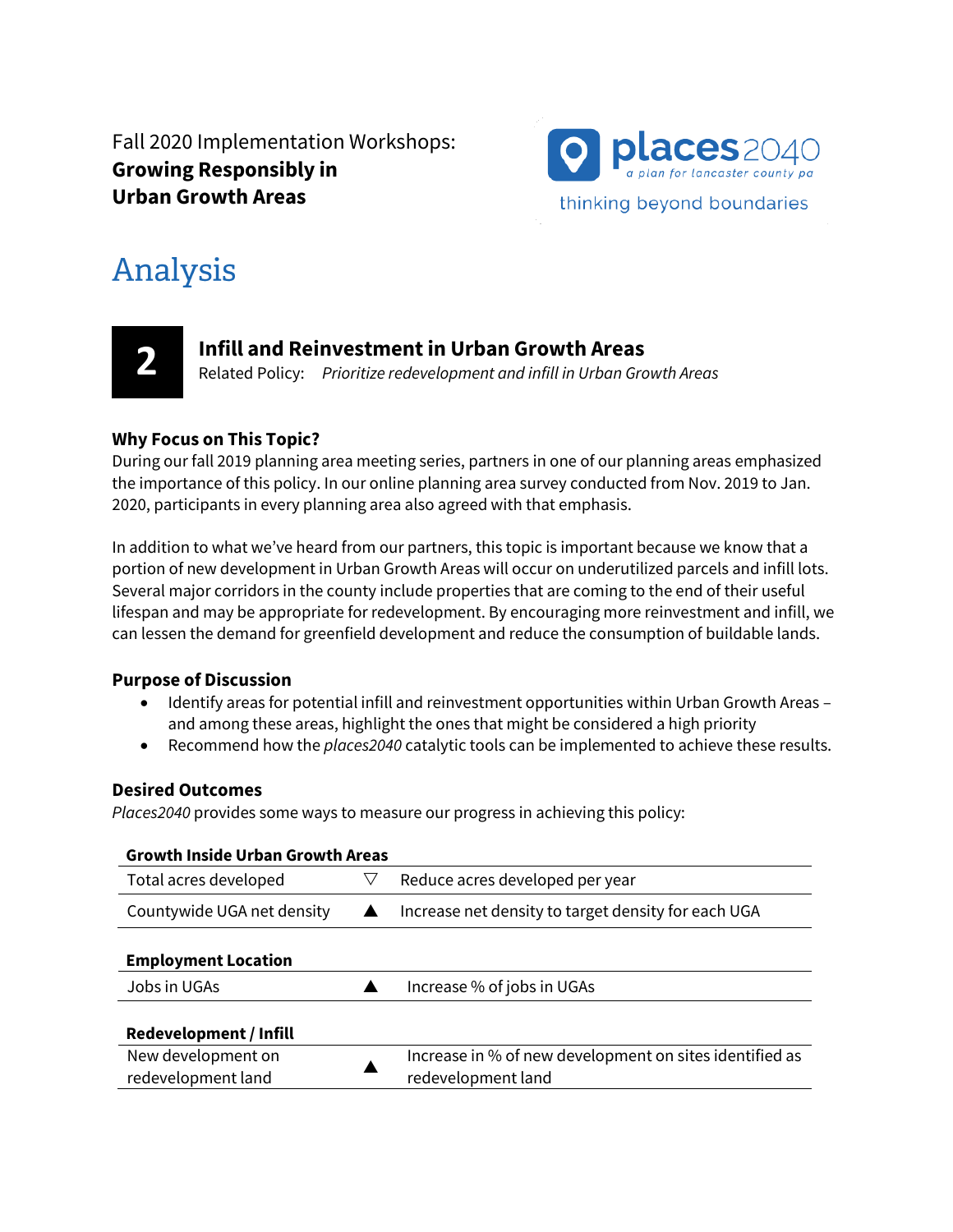| New development on infill<br>land | Increase in % of new development on sites identified as<br>infill land |
|-----------------------------------|------------------------------------------------------------------------|
| Redevelopment density             | Increase redevelopment density to meet UGA net<br>density target       |
| Infill density                    | Increase infill density to meet UGA net density target                 |

#### **Map**

A more detailed discussion of the analysis undertaken for this topic appears in a separate "Methodology" handout. In general terms, Map 2 illustrates the following:

Map 2 – Infill and Reinvestment Areas Within Urban Growth Areas

- Infill and Reinvestment Area
	- o Infill Area Buildable land between less than 2 acres in size.
	- $\circ$  Reinvestment Area Parcels that meet certain common criteria used in many major metropolitan areas across the US [for details, see "Methodology" handout].
- Infill and Reinvestment Area *Priority* Lands that meet the criteria above and also have access to water, sewer, and major roads.

#### **Results of the Analysis**

Countywide, our analysis identifies:

- About 9,800 acres (about 10% of total UGA acreage) that are appropriate for infill and reinvestment.
- About 4,500 acres (about 46% of the 9,800 acres above) that are considered infill and reinvestment priority areas. Nearly 1/3 of these areas, or 1,400 acres, are within boroughs and the city.

### **Applying the Catalytic Tools in** *places2040*

Here's how our partners can use these tools to prioritize infill and reinvestment in Urban Growth Areas:

Municipalities / Regional Entities

- Place-Based Planning Undertake community, corridor, or landscape plans with neighboring municipalities, focusing on achieving consistency in policy and regulation
- Simplify Zoning Amend ordinances to allow for adaptive reuse, land assembly, mixed use, and higher density development in infill and reinvestment areas.

Partners for Place

• Align Resources – Provide incentives for redevelopment and for business retention & expansion in Urban Growth Areas.

Authorities

• Infrastructure – Ensure that water and sewer infrastructure is readily available for infill and reinvestment areas.